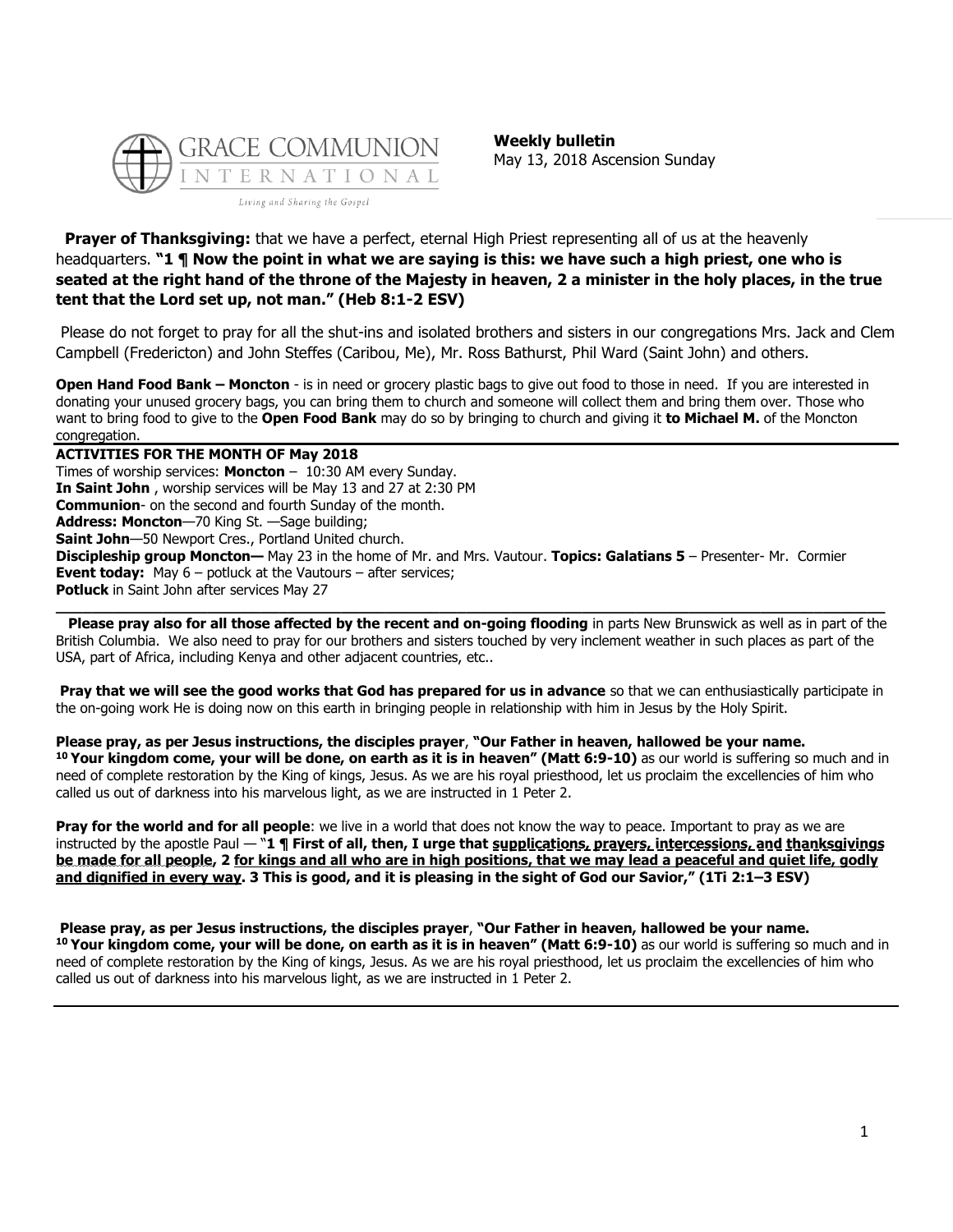### [HONORING OUR MOTHERS](https://update.gci.org/2018/05/honoring-our-mothers/)

Posted by GCI Weekly Update on May 9, 2018 under [From the President](https://update.gci.org/category/president/) | Dear Brothers and Sisters,



Joseph and Tammy Tkach

In a recent online search, I learned that 54 countries, including the United States, celebrate Mother's Day on the second Sunday in May (May 13, this year). Other countries celebrate something similar on other days of the year. For example, the UK celebrates "Mothering Sunday" on the fourth Sunday during Lent. The roots of that celebration are the tradition of visiting one's "mother church" (where you were baptized). As time progressed, the day became a time to give honor to one's birth mother. While I believe it's appropriate to take a day each year to give honor to our human mothers, I also think (in the spirit of what Jesus said in [Matthew 12:46-50\)](https://biblia.com/bible/niv/Matt%2012.46-50) that it is good and right that we give honor to our spiritual mother, the church.

#### **Honoring our mother, the church**

Though some Christians ignore and even dishonor the church, Scripture teaches us to give her the highest honor. Protestant reformer and theologian John Calvin did just that, teaching that the church is necessary for the spiritual growth and well-being of all believers:



John Calvin (public domain via Wikimedia Commons)

Let us learn even from the simple title "mother," how useful, indeed how necessary, it is that we should know her…. I shall start, then, with the church, into whose bosom God is pleased to gather his sons, not only that they may be nourished by her help and ministry as long as they are infants and children, but also that they may be guided by her motherly care until they mature and at last reach the goal of faith… so that, for those to whom he is Father the church may also be Mother. And this was so not only under the law but also after Christ's coming, as Paul testifies when he teaches that we are the children of the new and heavenly Jerusalem [\(Galatians 4:26\)](https://biblia.com/bible/niv/Gal%204.26). (Institutes of the Christian Religion, 4.1.1)

In a couple of books on evangelical theology, [Sung Wook Chung](https://denverseminary.edu/sung-wook-chung-publications/) (Professor at Denver Seminary) notes that Calvin identified six functions of the church as our mother:

- Conception: God's people are conceived in the womb of the church through the power of the Spirit and the Word.
- Birth: God's people receive life (regeneration) by the Spirit within the context of the church.
- Spiritual nourishment: The church "nourishes us at her breast" (*Inst.* 4.1.4).
- Care and guidance: The church takes care of us throughout our lives, offering direction and counsel.
- Forgiveness and salvation: We cannot hope for either forgiveness or salvation "away from her bosom" (Inst. 4.1.4). As bearer of the gospel and as led by the Spirit, the church is God's agent of forgiveness and salvation in the world.

• Cultivation of godliness and piety: In the fellowship of the church we are shepherded by and for good works. The apostle Paul, whom God used to establish the church among the gentiles, compared his ministry to that of a nursing mother caring for her children [\(1 Thess. 2:7\)](https://biblia.com/bible/niv/1%20Thess.%202.7). He also compared Christ's relationship with his church to a husband's relationship with his wife [\(Eph. 5:25-32\)](https://biblia.com/bible/niv/Eph.%205.25-32). Closely aligned (though not perfectly parallel), Jesus, the head of the church, compared himself to a mother hen gathering her chicks under her wings to provide protection [\(Luke 13:34\)](https://biblia.com/bible/niv/Luke%2013.34). Down through the ages, teachers of the church, including Calvin, added these biblical images and metaphors up, and recognized how fitting it is to identify the church's ministry as spiritual "mothering."

## **Happy Mother's Day!**

As Mother's Day draws near here in the U.S., I am remembering my baptism and the care I have received from my spiritual mother, the church, and the good works of my human mother who nurtured me in the ways of God. Happy Mother's Day to all of you reading this who are human mothers, and also to our spiritual mother the church. —Joseph Tkach

**PS:** In the *We're Often Asked* section of the GCI website, we addresses the importance of our mother, the church (also referred to in Scripture as "the body of Christ"):

God calls sinners into the fellowship of the saints, which is the body of Christ. Regardless of denomination or choice of Christian congregation, the spiritual nurture of fellow Christians is essential for a faithful life in Christ. It is from Christ that "the whole body [is] joined and held together by every supporting ligament… as each part does its work" ([Eph. 4:16\)](https://biblia.com/bible/niv/Eph.%204.16). Speaking of the importance of the church in the lives of Christians, Paul wrote: "It was [Christ] who gave some to be apostles, some to be prophets, some to be evangelists, and some to be pastors and teachers, to prepare God's people for works of service, so that the body of Christ may be built up until we all reach unity in the faith and in the knowledge of the Son of God and become mature, attaining to the whole measure of the fullness of Christ" ([Eph. 4:11-13\)](https://biblia.com/bible/niv/Eph.%204.11-13).  $\_$  , and the set of the set of the set of the set of the set of the set of the set of the set of the set of the set of the set of the set of the set of the set of the set of the set of the set of the set of the set of th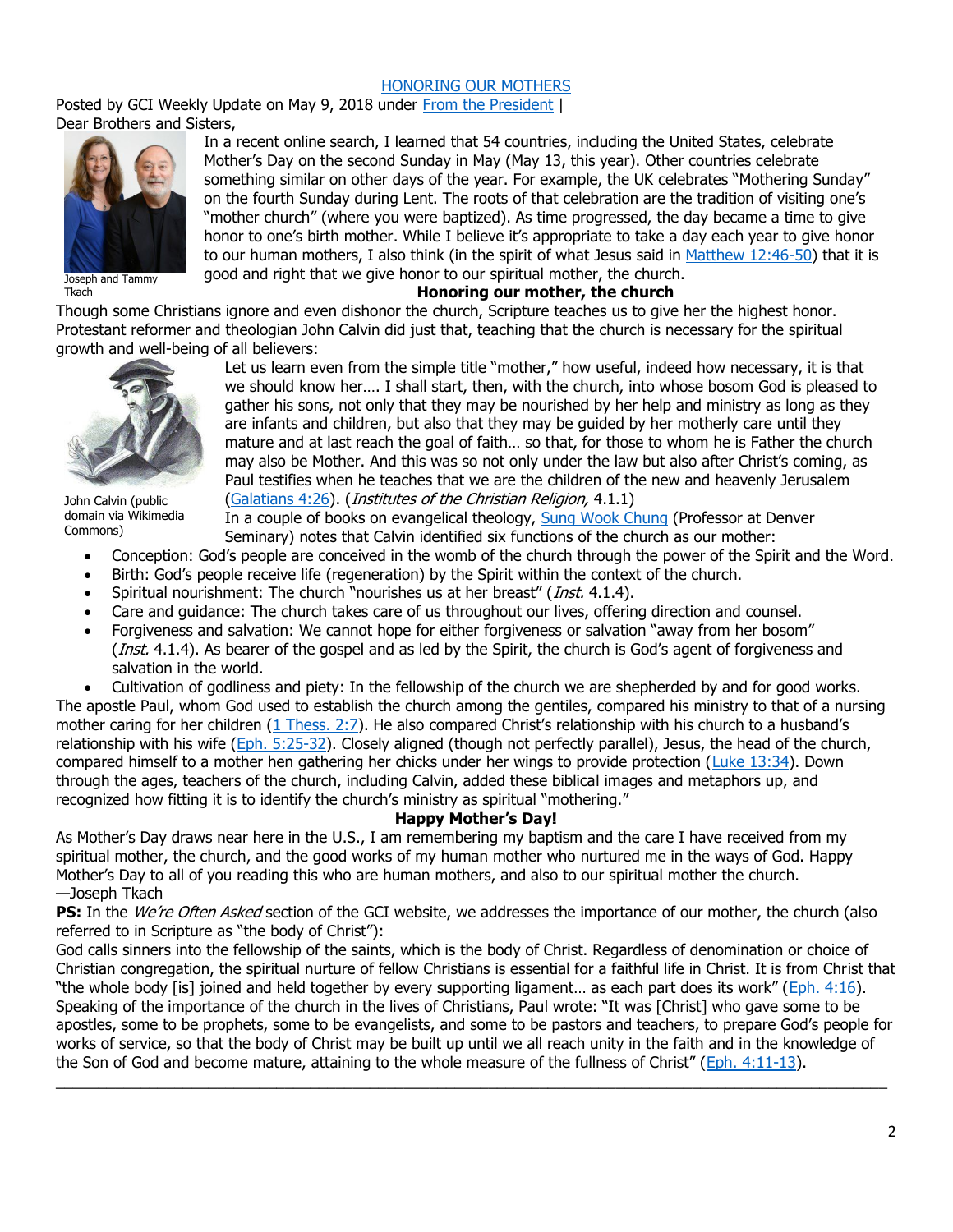# **Year to day giving in NB**

| <b>Church</b> | 2017-04-30        |          | 2018-04-30        |          | <b>Comparison to last</b><br>vear |            | <b>Comparison to last year</b> |
|---------------|-------------------|----------|-------------------|----------|-----------------------------------|------------|--------------------------------|
| Moncton       |                   | 40.00    |                   | 3,749.88 |                                   | \$3,709.88 | 9274.7%                        |
| Saint John    |                   | 77.00    |                   | 730.00   |                                   | 653.00     | 848.1%                         |
| Total         |                   | 117.00   |                   | 4,479.88 |                                   | 4,362.88   | 3729.0%                        |
|               | Year to date 2017 |          | Year to date 2018 |          |                                   |            | Comparison to previous year    |
| Moncton       |                   | 5,436.96 |                   | 6,699.79 |                                   | 1,262.83   | 23.2%                          |
| Saint John    |                   | .420.00  |                   | 1,840.00 |                                   | 420.00     | 29.6%                          |
| <b>Total</b>  |                   | 6,856.96 |                   | 8,539.79 |                                   | 1,682.83   | 24.5%                          |

PS. The percentages for April because they include giving in both March and April.

Thank you very much for your generous giving to this part of the body of Jesus, GCI being a part of the universal church of Jesus of which He is the head.. *"6 ¶ The point is this: whoever sows sparingly will also reap sparingly, and whoever sows bountifully will also reap bountifully. 7 Each one must give as he has made up his mind, not reluctantly or under compulsion, for God loves a cheerful giver. 8 And God is able to make all grace abound to you, so that having all sufficiency in all things at all times, you may abound in every good work." (2Co 9:6–8 ESV)*

## **WHAT WE BELIEVE**

### [https://resources.gci.org/wp-content/uploads/2018/05/We\\_Believe\\_Adult\\_Edition.pdf](https://resources.gci.org/wp-content/uploads/2018/05/We_Believe_Adult_Edition.pdf)

*\_\_\_\_\_\_\_\_\_\_\_\_\_\_\_\_\_\_\_\_\_\_\_\_\_\_\_\_\_\_\_\_\_\_\_\_\_\_\_\_\_\_\_\_\_\_\_\_\_\_\_\_\_\_\_\_\_\_\_\_\_\_\_\_\_\_\_\_\_\_\_\_\_\_\_\_\_\_\_\_\_\_\_\_\_\_\_\_\_\_\_\_\_\_\_\_\_\_*

## **1 What is a "sacrament"?**

It is a special act of Christian worship, instituted by Christ, which uses a visible sign to proclaim and receive the promise of the gospel for the forgiveness of sins and eternal life. A sacrament is received in faith, trusting in God to minister to us by the Holy Spirit through it. By God's grace, the sacrament seals God's promise to believers and is a special means to convey to us what is promised by the sign. In baptism, the sign is that of water; in the Lord's Supper, the sign is that of bread and wine. (Mark 1:9-11; 14:22-25; John 6:53; 1 Cor. 10:16; 11:25; 2 Cor. 1:22)

## **8.2 Why do we participate in the sacraments of baptism and the Lord's Supper?**

We baptize because Jesus Christ was baptized for us and commanded us to baptize. We share in his baptism by being baptized in his name. Our baptism bears witness to Jesus' baptism for us, and expresses our faith in his baptism for us. Our partaking of the Lord's Supper bears witness to the communion he has set out for us at his Table and expresses our faith that his self-offering has restored our communion with him and with the Father in the Spirit. In the Lord's Supper we receive from him what he has to give us, namely himself. We receive from him his body broken for us, and his life-blood poured out for us. Through the two sacraments, we bear witness not so much to our faith, but to who Jesus Christ is and what he has done for us through his baptism and self-sacrifice.

## **8.3 What is the relationship between the word of promise and the sacramental sign?**

Take away the word of promise, and the water of baptism is merely water, and the bread and wine of the Lord's Supper are merely bread and wine. The elements have no natural power in themselves to convey the blessings of God. But consecrated by the Spirit and Word of promise, the elements become visible words of God that we receive in action. In this way the elements, by grace, convey to receptive faith what they promise—the presence of our Lord Jesus Christ. The sacraments are thus visible words that uniquely assure and confirm that no matter how greatly we may have sinned, Christ died for us and comes to live in us and with us by his Spirit. They are specially appointed means that God has provided for us to receive the transforming, healing, reconciling grace of God. (Luke 24:30-31; 1 Cor. 10:16; Matt. 28:20; Col. 1:27)

## **8.4 What is the main difference between baptism and the Lord's Supper?**

While baptism is received only once, the Lord's Supper is received again and again. Being unrepeatable, baptism indicates not only that Christ died for our sins once and for all, but that by grace we are also united with him once and for all